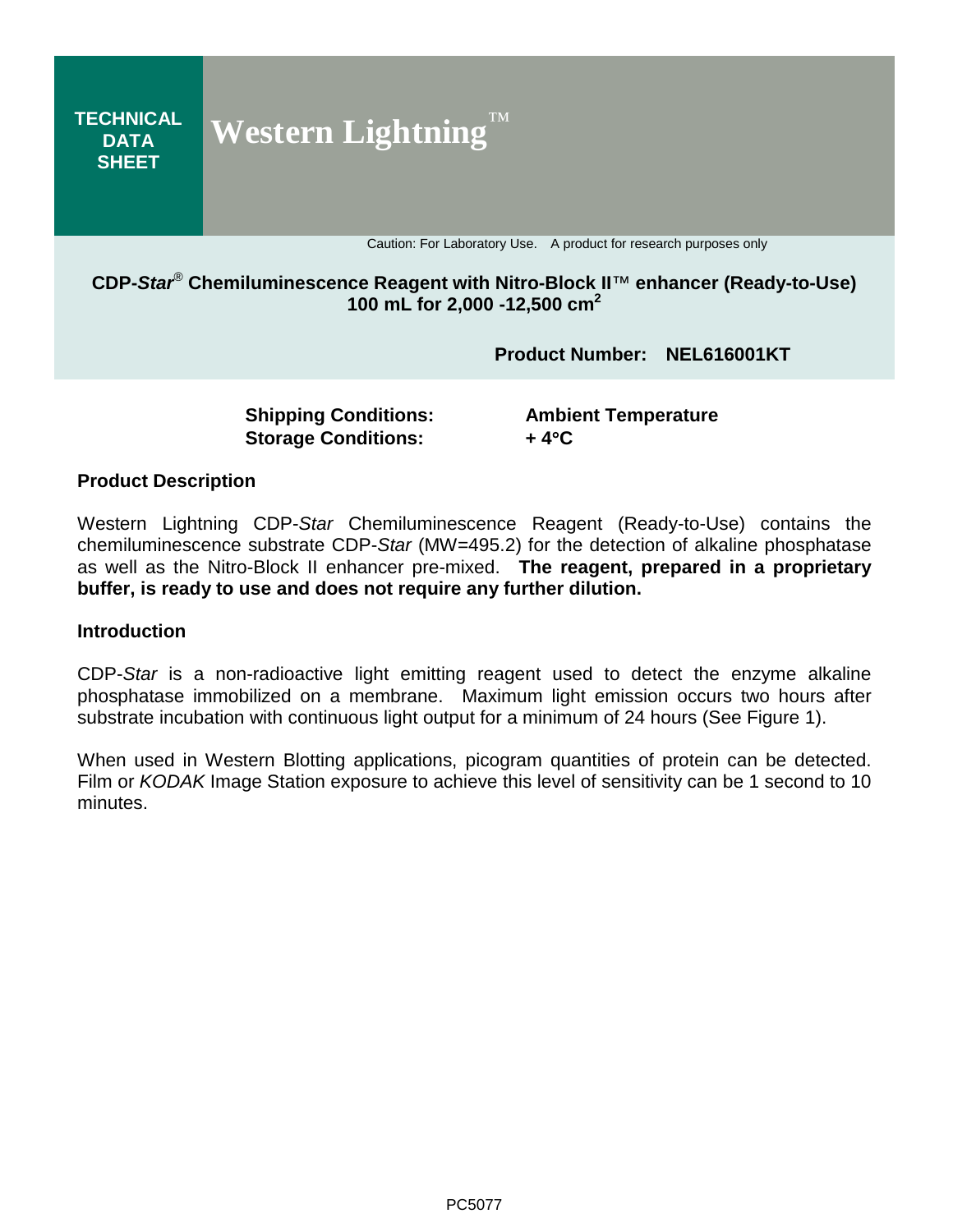

Light Emission Kinetics of CDP- Star<sup>®</sup> on Nylon Membrane

## **Figure 1**

# **Intended Use**

Intended use of this product is the detection of alkaline phosphatase.

## **Performance Considerations**

- 1. This reagent has been formulated and quality controlled specifically to detect alkaline phosphatase antibody or streptavidin conjugates immobilized onto membranes.
- 2. Western Lightning CDP-*Star* Chemiluminescence Reagent (Ready-to-Use) is applicable to PVDF membranes such as PolyScreen® PVDF Transfer Membrane and also nylon membranes such as GeneScreen™ and GeneScreen *Plus*®.
- 3. KODAK X-OMAT Blue Film or the *KODAK* Image Station, ideal for chemiluminescence CDP-*Star* detection, are recommended for best results.

## **Protocol for Use**

The following is a *protocol* for using CDP-*Star* in a Western Blot experiment. The PolyScreen PVDF Transfer Membrane product insert contains detailed protocols for membrane wetting and Western Blotting.

1. If PolyScreen has dried after completion of Western Blotting procedure it must be re-wet with 95% ethanol for at least one minute. Rinse the membrane in distilled water to wash off the alcohol for 2-3 minutes.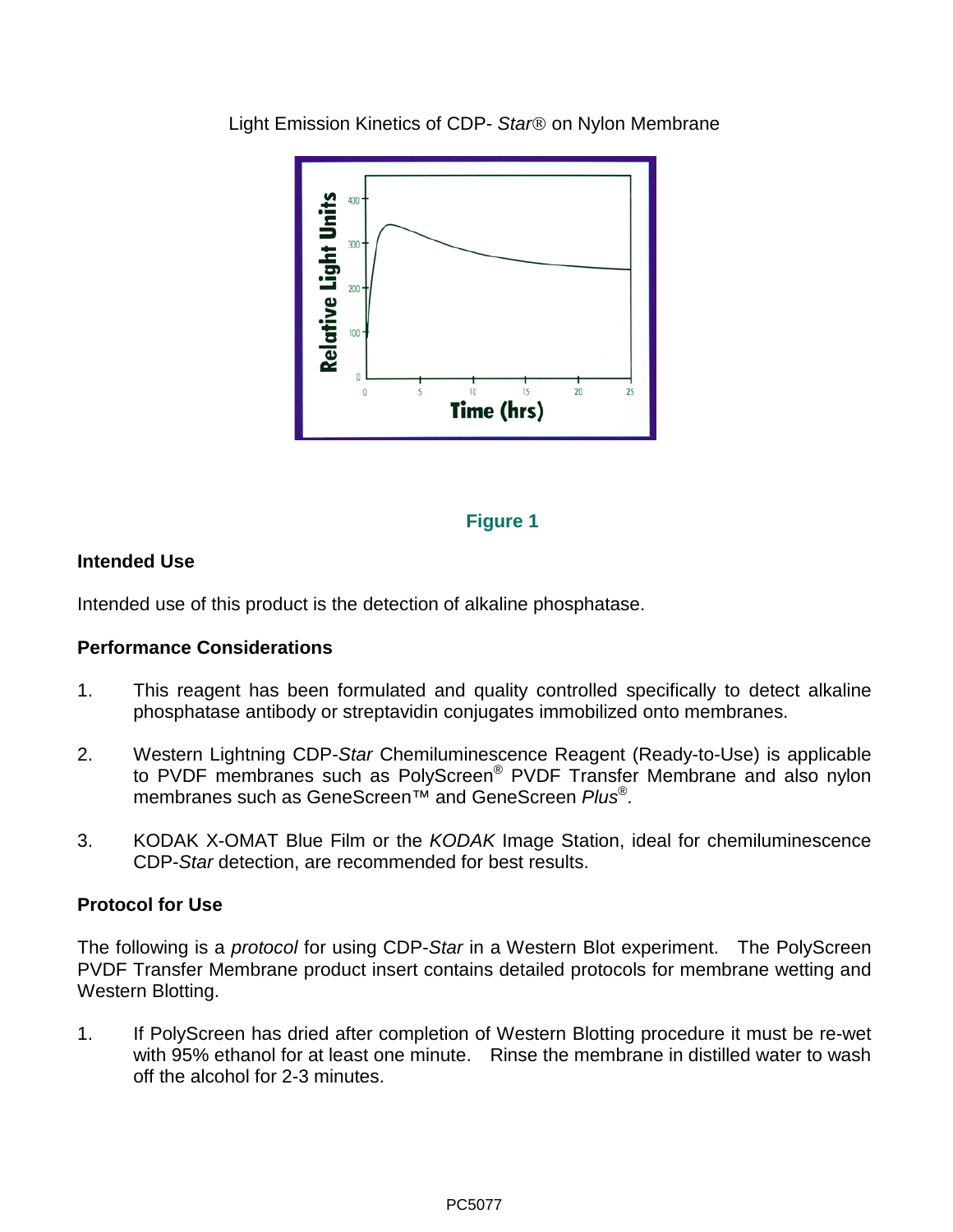- 2. Block the membrane in Blocking Buffer [PBST (0.05M phosphate, 0.154M NaCI, 0.05% TWEEN 20)] for 1 hour at room temperature. To prepare blocking buffer add blocking reagent slowly to the PBST while stirring. Continue stirring and heat the solution slowly to 60°C until all of the blocking reagent is dissolved. The resulting solution will be opaque. Cool to room temperature before use. Alternatively, the membrane may be blocked in 5% non-fat dry milk in PBST.
- 3. Dilute primary antibody in Blocking Buffer and incubate for at least 1 hour at room temperature.
- 4. Wash membrane 2 X 5 minutes in Blocking Buffer at room temperature.
- 5. Dilute secondary antibody in Blocking Buffer and incubate for at least 1 hour at room temperature.
- 6. Wash membrane 3 X 5 minutes in Blocking Buffer at room temperature.
- 7. Mark the membrane to distinguish the side with the immobilized alkaline phosphatase and wash for 5 minutes in 0.1 M Tris (pH 9.5).
- 8. Place the membrane in a clean dish or hybridization bag. Carefully add CDP-*Star* to membranes (0.01 mL/cm<sup>2</sup> -0.05 mL/ cm<sup>2</sup>). Incubate for 5 min at room temperature with agitation. The blot should be covered with solution during this incubation.
- 9. Remove the blot from the substrate and gently blot off any excess reagent onto any filter paper or paper towels. **Do not allow the membranes to dry**.
- 10. Place the membranes, protein side up, between plastic sheet protectors (Boise Cascade Catalog Number L2-A8112) or in plastic wrap and expose initially to KODAK X-OMAT Blue film or the *KODAK* Image Station for 5-10 minutes. Re-exposures can be done until optimal signal to noise ratios are achieved as chemiluminescence signal from CDP-*Star* continues for at least 24 hours.